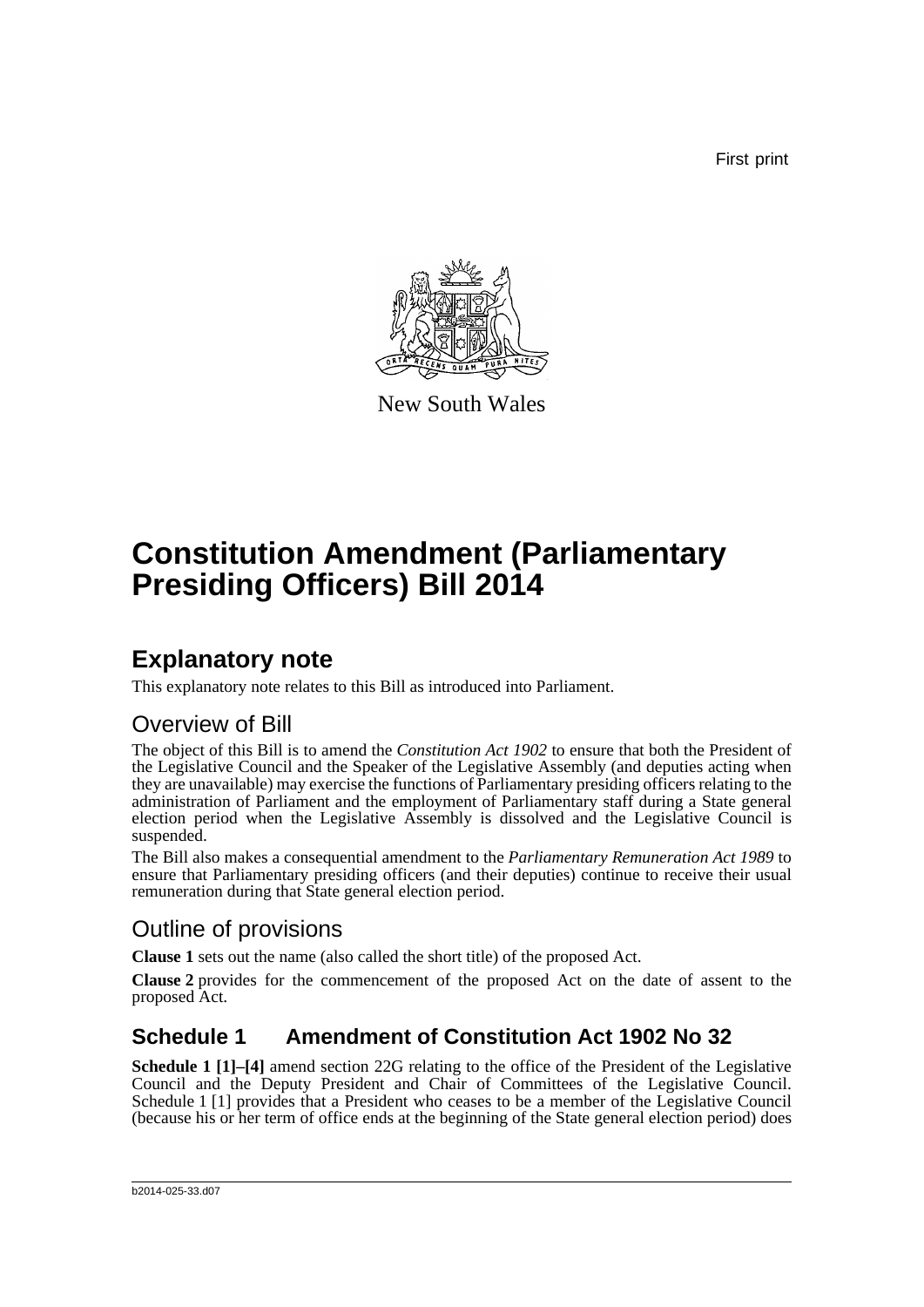not cease to be President if continued in office as President by the amendment made by Schedule 1 [3]. Schedule 1 [3] continues in office the President (and the Deputy President and Chair of Committees) for the period from the suspension of the Legislative Council when the Legislative Assembly is dissolved for a general election until the first meeting of the Legislative Council after the general election. Schedule 1 [4] replaces the existing provision relating to the authority of the Deputy President and Chair of Committees to act for the President when he or she is out of the State with a provision that authorises the Deputy President and Chair of Committees to act whenever the President is unavailable (which is defined to include a vacancy in the office of President or if the President is absent from the State or otherwise unavailable to exercise the powers and functions of the President). Schedule 1 [2] makes a statute law revision amendment to remove provisions relating to the procedure for electing a President that applied before Standing Rules and Orders were made for that purpose.

**Schedule 1 [5]–[7]** amend sections 31, 31A and 31B relating to the office of the Speaker of the Legislative Assembly and the Deputy Speaker of the Legislative Assembly to make similar amendments to those made by Schedule  $1 \overline{1}$ [1]–[4].

#### **Schedule 2 Consequential amendment of Parliamentary Remuneration Act 1989 No 160**

**Schedule 2** amends section 16 of the Act to ensure that Parliamentary presiding officers (and their deputies) continue to receive their usual remuneration during a State general election period.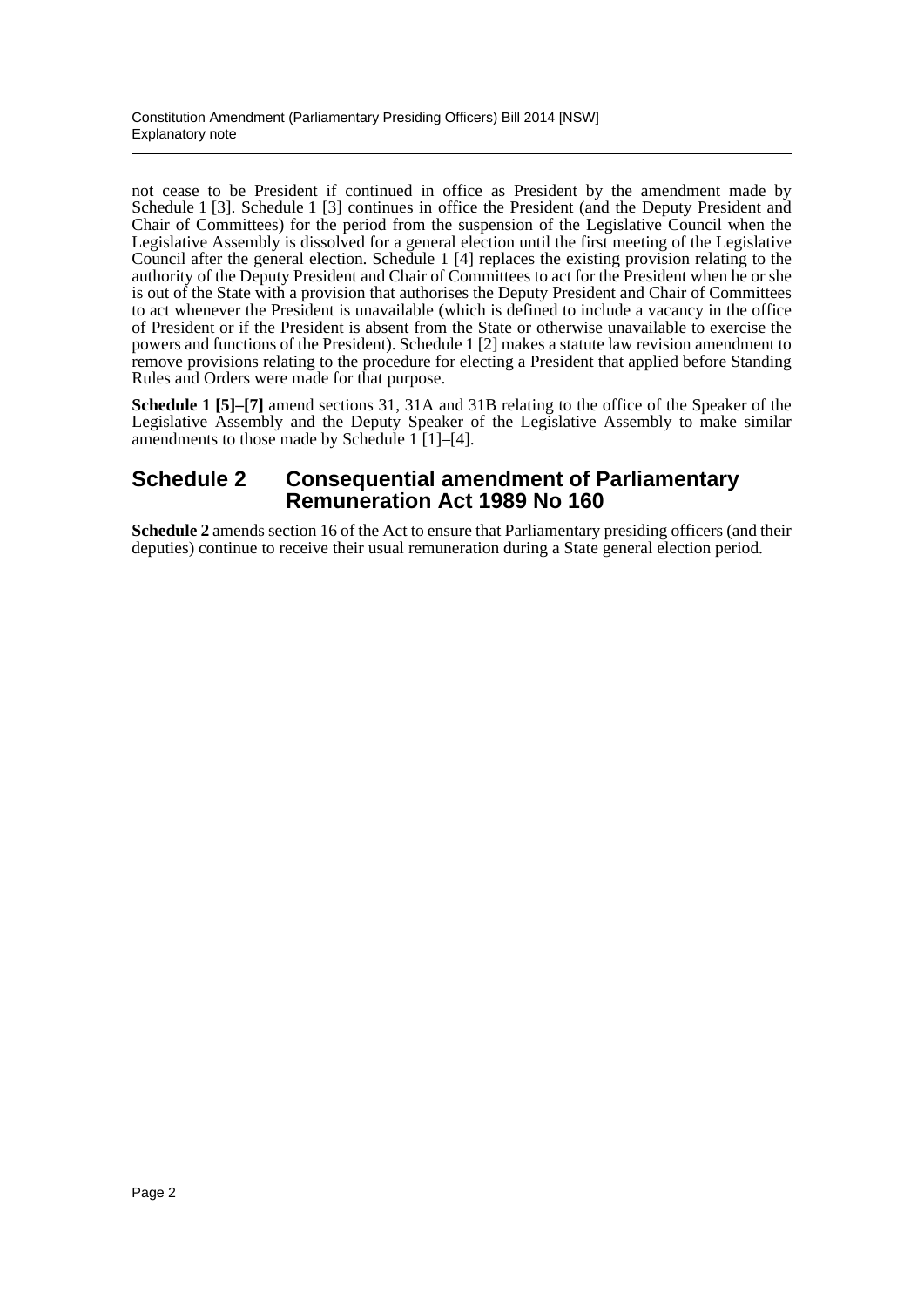First print

Page



New South Wales

## **Constitution Amendment (Parliamentary Presiding Officers) Bill 2014**

## **Contents**

|            |                                                                          | Page          |
|------------|--------------------------------------------------------------------------|---------------|
|            |                                                                          |               |
|            | Name of Act                                                              | 2             |
|            | Commencement                                                             | $\mathcal{P}$ |
| Schedule 1 | Amendment of Constitution Act 1902 No 32                                 | 3             |
| Schedule 2 | Consequential amendment of Parliamentary Remuneration Act 1989<br>No 160 | 5             |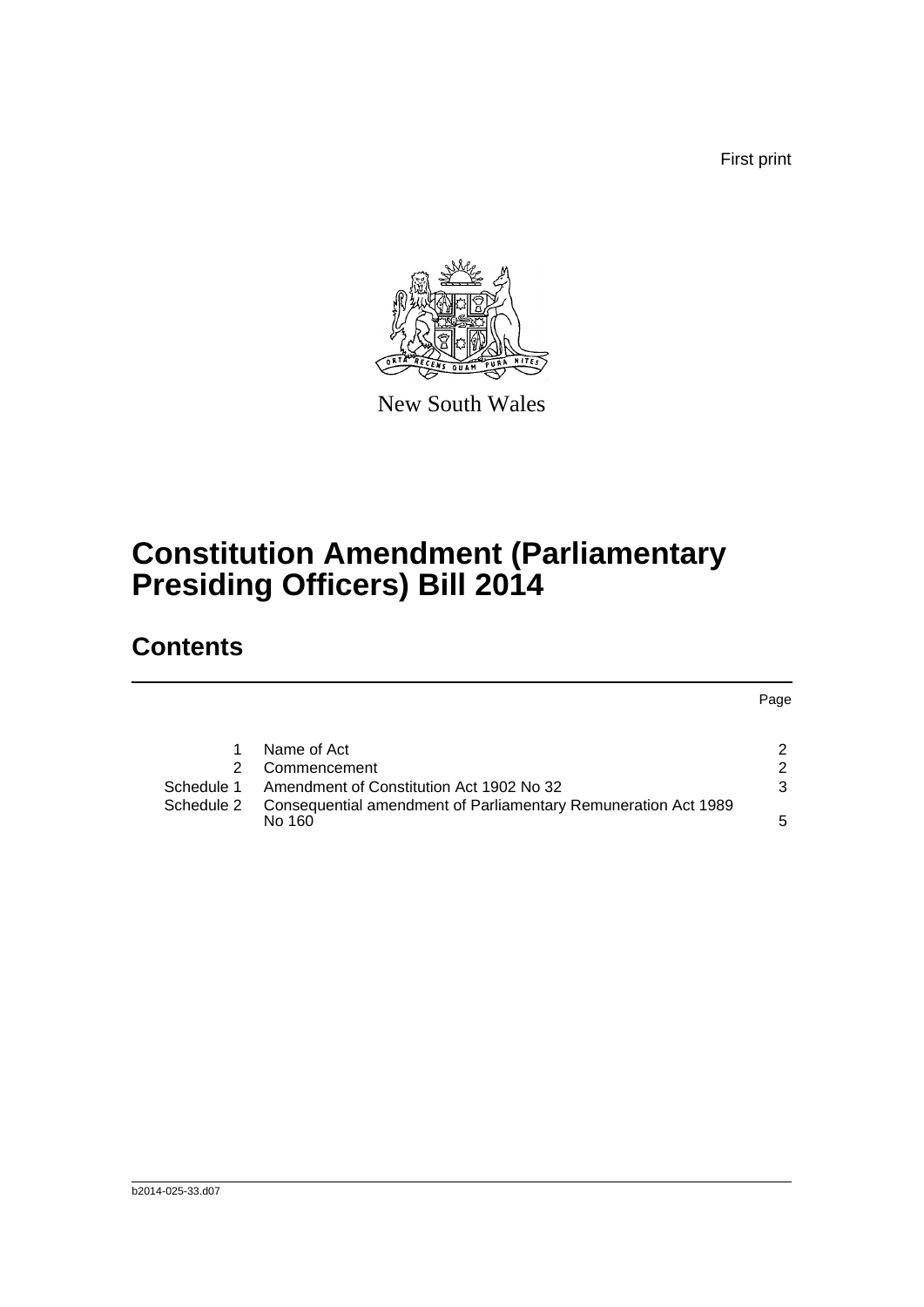

New South Wales

## **Constitution Amendment (Parliamentary Presiding Officers) Bill 2014**

No , 2014

#### **A Bill for**

An Act to amend the *Constitution Act 1902* with respect to the office of a Parliamentary presiding officer, and to amend consequentially the *Parliamentary Remuneration Act 1989*.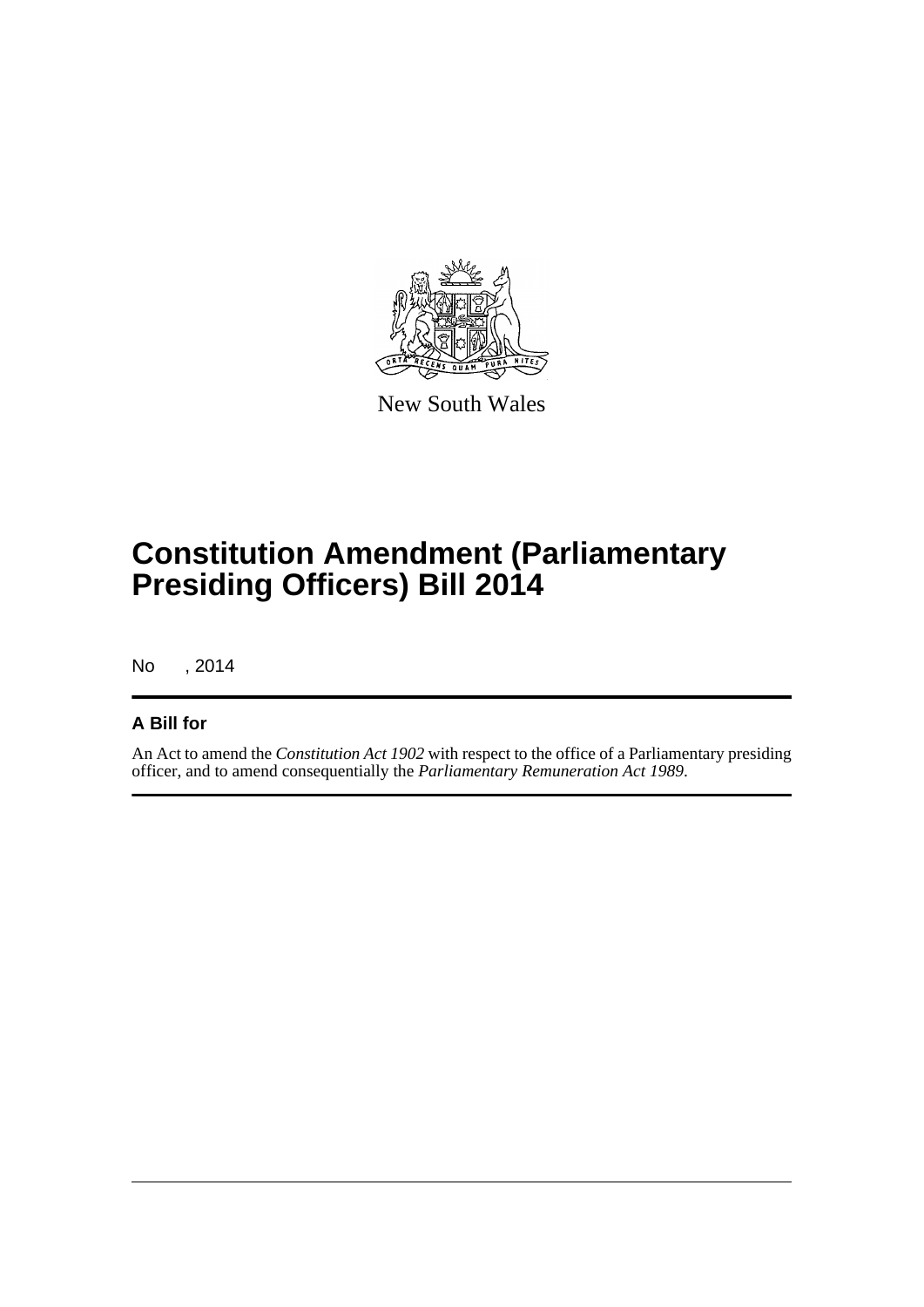<span id="page-4-1"></span><span id="page-4-0"></span>

| 2                                                                         |
|---------------------------------------------------------------------------|
| 3<br>4                                                                    |
| 5                                                                         |
| 6                                                                         |
| This Act is the Constitution Amendment (Parliamentary Presiding Officers) |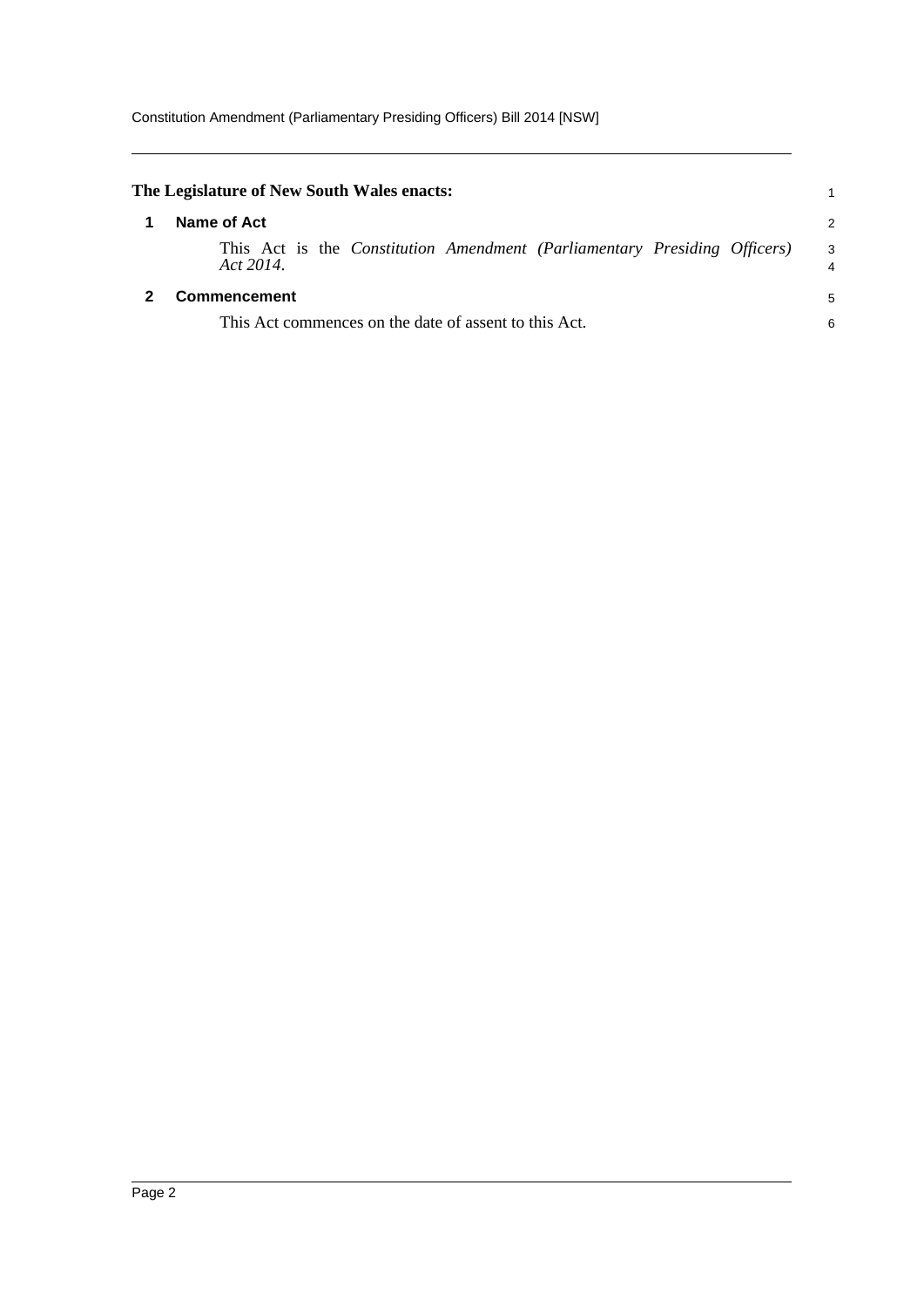<span id="page-5-0"></span>

|       | <b>Schedule 1</b>               |                                                                                                                                                  | <b>Amendment of Constitution Act 1902 No 32</b>                                                                                                                                                                                                                                                        | $\mathbf{1}$             |  |  |  |  |
|-------|---------------------------------|--------------------------------------------------------------------------------------------------------------------------------------------------|--------------------------------------------------------------------------------------------------------------------------------------------------------------------------------------------------------------------------------------------------------------------------------------------------------|--------------------------|--|--|--|--|
| [1]   | <b>Section 22G President</b>    |                                                                                                                                                  | 2                                                                                                                                                                                                                                                                                                      |                          |  |  |  |  |
|       |                                 | Insert "(unless continued in office under subsection (6A))" after "ceases to be a Member of<br>the Legislative Council" in section $22G(3)$ (a). |                                                                                                                                                                                                                                                                                                        |                          |  |  |  |  |
| [2]   | Section 22G (4)                 |                                                                                                                                                  |                                                                                                                                                                                                                                                                                                        |                          |  |  |  |  |
|       |                                 | Omit the subsection. Insert instead:                                                                                                             |                                                                                                                                                                                                                                                                                                        |                          |  |  |  |  |
|       | (4)                             |                                                                                                                                                  | The Standing Rules and Orders of the Legislative Council may make<br>provision, not inconsistent with this section, for or with respect to the manner<br>of election of the President and associated matters.                                                                                          | $\overline{7}$<br>8<br>9 |  |  |  |  |
| $[3]$ | Section 22G (6A)                |                                                                                                                                                  |                                                                                                                                                                                                                                                                                                        |                          |  |  |  |  |
|       | Insert after section $22G(6)$ : |                                                                                                                                                  |                                                                                                                                                                                                                                                                                                        | 11                       |  |  |  |  |
|       | (6A)                            |                                                                                                                                                  | When the business of the Legislative Council is suspended under section 22F:                                                                                                                                                                                                                           | 12                       |  |  |  |  |
|       |                                 | (a)                                                                                                                                              | the person who was the President of the Legislative Council<br>immediately before the suspension of business continues to be the<br>President, and                                                                                                                                                     | 13<br>14<br>15           |  |  |  |  |
|       |                                 | (b)                                                                                                                                              | the person who was the Deputy President and Chair of Committees of<br>the Legislative Council immediately before the suspension of business<br>continues to be the Deputy President and Chair of Committees,                                                                                           | 16<br>17<br>18           |  |  |  |  |
|       |                                 |                                                                                                                                                  | until the Legislative Council assembles for the dispatch of business at its first<br>meeting following the periodic Council election.                                                                                                                                                                  | 19<br>20                 |  |  |  |  |
| [4]   | Section 22G (7) and (7A)        |                                                                                                                                                  |                                                                                                                                                                                                                                                                                                        | 21                       |  |  |  |  |
|       |                                 |                                                                                                                                                  | Omit section 22G (7). Insert instead:                                                                                                                                                                                                                                                                  | 22                       |  |  |  |  |
|       | (7)                             |                                                                                                                                                  | Subject to subsection (5), the Deputy President and Chair of Committees of the<br>Legislative Council:                                                                                                                                                                                                 | 23<br>24                 |  |  |  |  |
|       |                                 | (a)                                                                                                                                              | acts as the President of the Legislative Council when the President is<br>unavailable, and                                                                                                                                                                                                             | 25<br>26                 |  |  |  |  |
|       |                                 | (b)                                                                                                                                              | when so acting, has and may exercise and perform all the powers,<br>authorities, duties and functions of the President.                                                                                                                                                                                | 27<br>28                 |  |  |  |  |
|       | (7A)                            |                                                                                                                                                  | For the purposes of subsection $(7)$ , the President is <i>unavailable</i> if there is a<br>vacancy in the office of the President or if the President is absent from the<br>State or otherwise unavailable to exercise and perform the powers, authorities,<br>duties and functions of the President. | 29<br>30<br>31<br>32     |  |  |  |  |
| [5]   | <b>Section 31 Speaker</b>       |                                                                                                                                                  |                                                                                                                                                                                                                                                                                                        | 33                       |  |  |  |  |
|       | Insert after section 31 $(4)$ : |                                                                                                                                                  |                                                                                                                                                                                                                                                                                                        |                          |  |  |  |  |
|       | (5)                             |                                                                                                                                                  | When the Legislative Assembly is dissolved or expires:                                                                                                                                                                                                                                                 | 35                       |  |  |  |  |
|       |                                 | (a)                                                                                                                                              | the person who was the Speaker of the Legislative Assembly<br>immediately before the dissolution or expiry continues to be the<br>Speaker, and                                                                                                                                                         | 36<br>37<br>38           |  |  |  |  |
|       |                                 | (b)                                                                                                                                              | the person who was the Deputy Speaker of the Legislative Assembly<br>immediately before the dissolution or expiry continues to be the Deputy<br>Speaker,                                                                                                                                               | 39<br>40<br>41           |  |  |  |  |
|       |                                 |                                                                                                                                                  | until the Legislative Assembly assembles for the dispatch of business at its<br>first meeting following the general election.                                                                                                                                                                          | 42<br>43                 |  |  |  |  |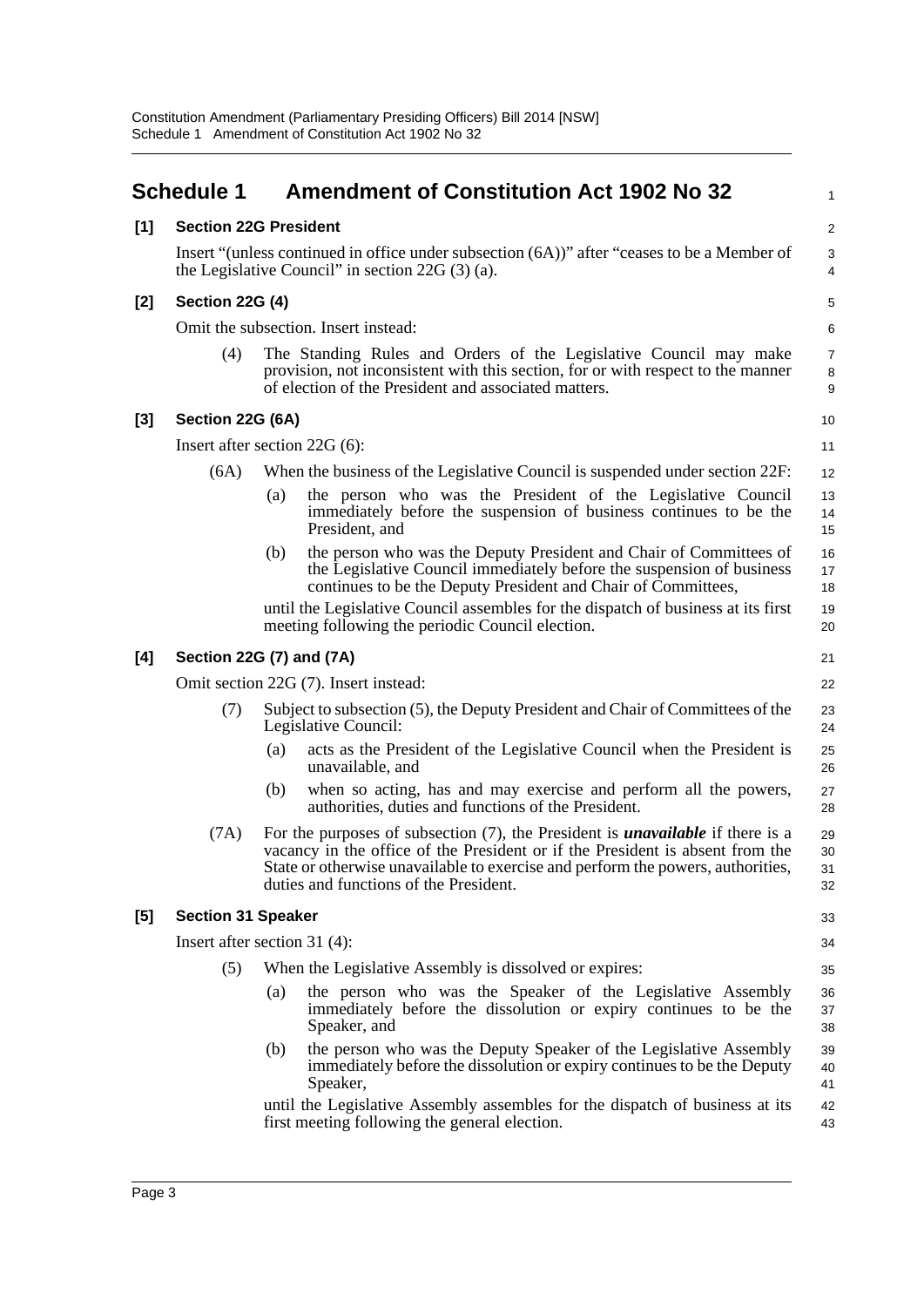| [6] | <b>Section 31A</b><br>Omit the section. Insert instead: |                       |                                                                            | 1                                                                                                                                                                                                                                                                                         |                      |
|-----|---------------------------------------------------------|-----------------------|----------------------------------------------------------------------------|-------------------------------------------------------------------------------------------------------------------------------------------------------------------------------------------------------------------------------------------------------------------------------------------|----------------------|
|     |                                                         |                       |                                                                            | 2                                                                                                                                                                                                                                                                                         |                      |
|     | 31A                                                     | <b>Acting Speaker</b> |                                                                            |                                                                                                                                                                                                                                                                                           | 3                    |
|     |                                                         | (1)                   | Subject to section 31 (3), the Deputy Speaker of the Legislative Assembly: |                                                                                                                                                                                                                                                                                           | $\overline{4}$       |
|     |                                                         |                       | (a)                                                                        | acts as the Speaker of the Legislative Assembly when the Speaker is<br>unavailable, and                                                                                                                                                                                                   | $\mathbf 5$<br>6     |
|     |                                                         |                       | (b)                                                                        | when so acting, has and may exercise and perform all the powers,<br>authorities, duties and functions of the Speaker.                                                                                                                                                                     | $\overline{7}$<br>8  |
|     |                                                         | (2)                   |                                                                            | For the purposes of this section, the Speaker is <i>unavailable</i> if there is a<br>vacancy in the office of the Speaker or if the Speaker is absent from the State<br>or otherwise unavailable to exercise and perform the powers, authorities,<br>duties and functions of the Speaker. | 9<br>10<br>11<br>12  |
|     |                                                         | (3)                   |                                                                            | Without limiting the generality of this section, the Deputy Speaker of the<br>Legislative Assembly, while acting as the Speaker under this section, is taken<br>to be the Speaker for the purposes of section 71 of the <i>Parliamentary</i><br>Electorates and Elections Act 1912.       | 13<br>14<br>15<br>16 |
| [7] |                                                         |                       |                                                                            | Section 31B Manner of election of Speaker                                                                                                                                                                                                                                                 | 17                   |
|     | Omit section $31B(8)$ .                                 |                       |                                                                            | 18                                                                                                                                                                                                                                                                                        |                      |